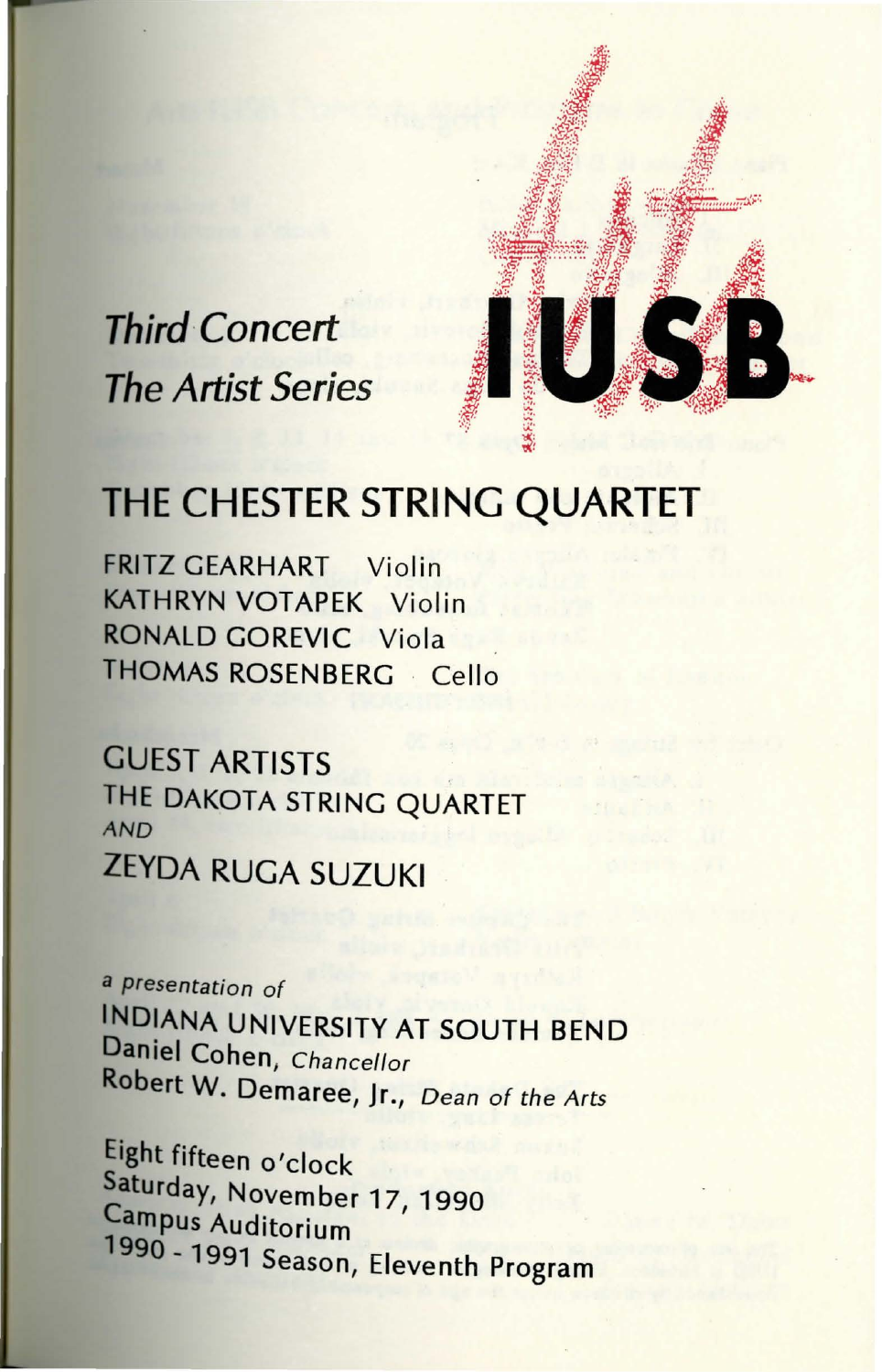## Program

Piano Quartet in E-Flat, K.493

- I Allegro
- II. Larghetto

III. Allegretto

Fritz Gearhart, violin Ronald Gorevic, viola Thomas Rosenberg, cello Zeyda Ruga Suzuki, piano

Piano Trio in C Major, Opus 87

I. Allegro II. Andante con moto

III. Scherzo: Presto IV. Finale: Allegro giocoso

Kathryn Votapek, violin Thomas Rosenberg, cello Zeyda Ruga Suzuki, piano

## Intermission

Octet for Strings in E-Flat, Opus 20

I. Allegro moderato ma con fuoco

II. Andante

III. Scherzo. Allegro leggierissimo

IV. Presto

**The Chester String Quartet**  Fritz Gearhart, violin Kathryn Votapek, violin Ronald Gorevic, viola Thomas Rosenberg, cello

**The Dakota String Quartet**  Teresa Ling, violin Suzon Schweitzer, violin John Peskey, viola Kelly Mikkelsen, cello

The use of recording or photographic devices at a concert in any auditorium IUSB is forbidden. Eating, drinking or smoking at such events is also prohibited. Attendance by children under the age of responsible behavior is discouraged.

## **Arts** IUSB Concerts and Programs to Come

**November** 18 **Eight-fifteen** o'clock

**Mozart** 

**Brahms** 

Mendelssohn

**December** 2 **Two-thirty** o'clock

**December** 7, 8, 13, 14 and 15 **Eight-fifteen** o'clock **December** 16, two-fifteen

**January** 26 **Eight-fifteen** o'clock

**March** 9 Eight-fifteen o'clock

**April** *5,* 6, 7, 12 and 13 Eight-fifteen o'clock April 14, two-fifteen

**April** 6 Eight-fifteen o'clock

April 27 and 30, May 2 and 4 **Eight-fifteen** o'clock

IUSB Philharmonic Michael J. Esselstrom, **Conductor** 

Symphonic Choir/South Bend Symphony, Holiday Concert

Play: Blood Relations

John Wustman and Guests Presenting Schubert's Leider

The Scholars of London Choral Group

Play: The Miser

Kathryn and Ralph Votapek Violin Sonatas

*Lucia di Lammermoor* 

Administration Staff Administrative Assistant to the Dean Resident Stage Manager<br>Production Assistant

Jeanne M. Dams David R. Davenport Beverly McGhee